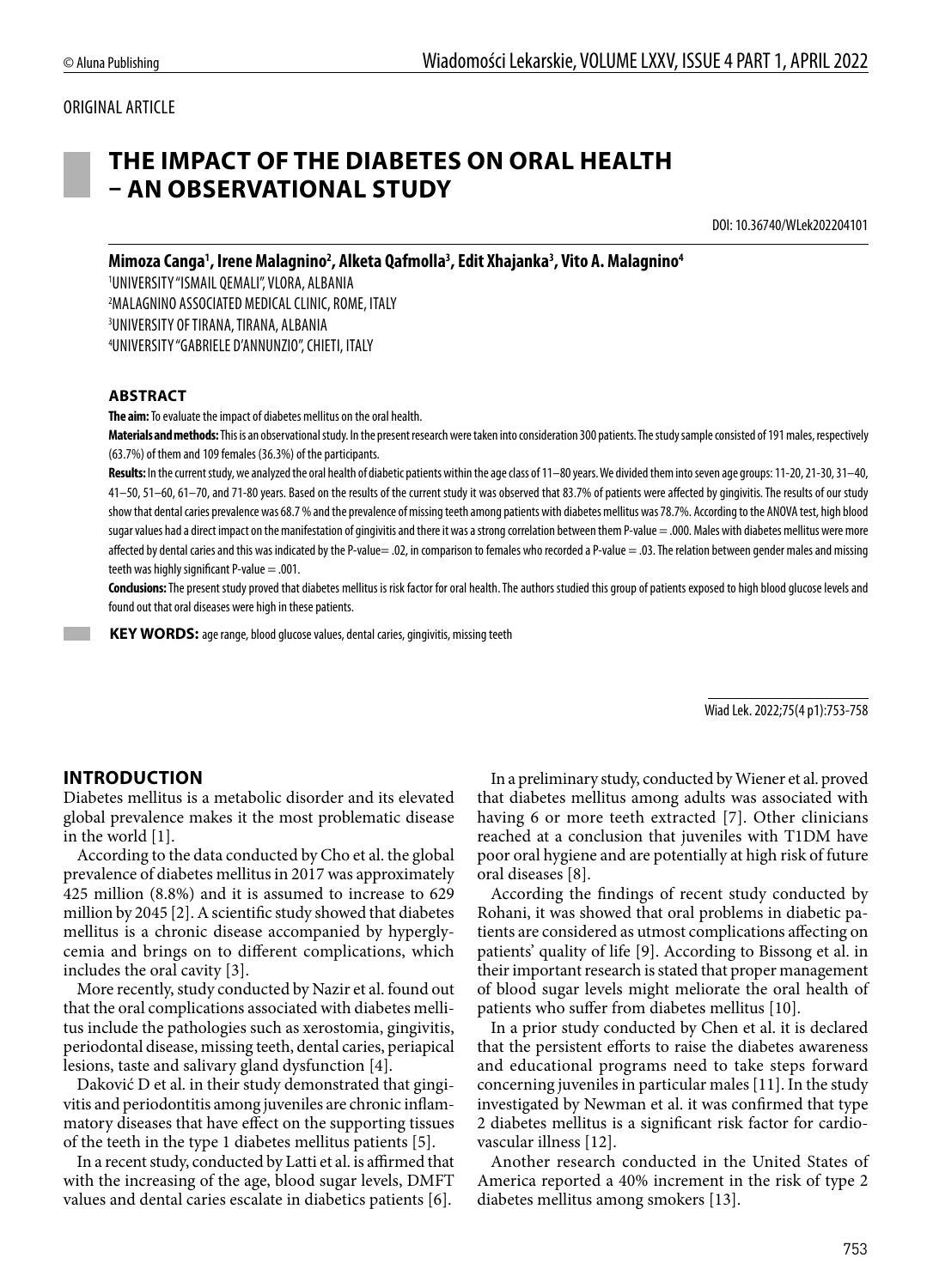In order to reach a significant conclusion in the present study were evaluated potential risk factors such as age, blood sugar values, number of cigarettes smoked per day and tooth brushing in diabetic patients in correlation with oral pathologies such as gingivitis, dental caries and missing teeth.

# **THE AIM**

The purpose of this study is to analyze the impact of diabetes mellitus on the oral health.

### **MATERIALS AND METHODS**

The current research was conducted in the period from February 2019 to November 2020 at the Department of Pathology in the Regional Hospital of Vlore, Albania. In the present research were taken into consideration 300 patients with an age range from 11 to 80 years old. The study sample was composed by 191 males, respectively 63.7% of them and 109 females or 36.3% of the participants.

Data collection was done using clinical documentations as well as questionnaires which were completed by the hospital nurses. There is a specialized documentation in which are registered all patients with diabetes mellitus who have been hospitalized. This documentation provides information about patients' age, gender and blood sugar values. The questionnaire included the characteristics of the sample such as gingivitis, dental caries and missing teeth.

The questionnaire was designed based on the resolution of the Albanian National Committee no. 9, date 11.11.2011. The duration of the questionnaire lasted 20 minutes and the anonymity of the participants was preserved. The original research was conducted according to the guidelines of the Helsinki statement [14]. Based on the Helsinki Declaration approved by the World Medical Association the current research, in which participants were diabetics patients, was obviously formulated based on protocols. All data were anonymous and the confidentiality of patients' medical records was respected. The participants had the right to withdraw at any time. There was no withdrawal of the patients from the research.

Inclusion criteria in the current study were the age of patients, who should be over 11 years old and all the patients who suffered from diabetes mellitus. The exclusion criteria of the study were pregnant women and non-diabetic patients who were not observed.

For each patient the following parameters were recorded such as dental caries, missing teeth and the presence of gingivitis. Depending on the gender of the patients and their age, the present study is an attempt to demonstrate the impact of diabetes on oral health, assessing the association of diabetes mellitus with gingivitis, dental caries and missing teeth.

All patients in this study suffer from diabetes mellitus and we chose this group of patients because they were the most difficult people in adhering to dietary therapy. The diabetic patients had tendency to replace energy expenditure with foods high in fats and carbohydrates. They accepted that even though had diabetes mellitus, they again consumed meat, bread, pasta, fried foods, candy, chocolate and biscuits. The patients stated that restricting these food products encourages them to eat more of those foods from which they are deprived. Furthermore, for these patients abstain from smoking resulted to be enormously difficult.

Most of these patients don't assess the risk and serious consequences of diabetes mellitus even when have repercussion for their relatives. The patients in this study except diabetes mellitus had also concomitant cardiovascular disease. It should be noted that Albania lack of medical knowledge culture and tradition.

Drug therapy in patients was 500 mg metfonorm hydrochloride 2 times daily, novonorm 2mg tablet 2 times daily, torvast 10 mg once a day, hyzaar 50-12.5 once daily, lobivon tablet 5 milligrams once a day.

#### STUDY DESIGN

This is an observational study. Descriptive analysis was performed using percentages for qualitative variables such as gender, age, blood sugar values, cardiovascular disease, number of cigarettes smoked per day, tooth brushing, gingivitis, dental caries and missing teeth. The current study was approved by the University of Vlore, Albania.

#### ETHICAL APPROVAL AND PERMISSIONS

Permission to collect data from the patients was obtained in the Department of Pathology at the Regional Hospital of Vlore, Albania.

#### STATISTICAL ANALYSIS

Statistical analysis was performed using IBM SPSS 23.0 statistics, Microsoft Windows Linux, Chicago, IL, USA. Data were analyzed by Post Hoc LSD test in variance analysis (ANOVA). P≤0.05 values were considered significant.

#### **RESULTS**

The sample is composed by 300 participants of which 191(63.7%) are males and 109 (36.3%) are females. The majority of patients participating in the study belonged to the age range from 41 to 50 years old, precisely 62 (20.7%) of them, while 81 (27%) of the patients were from 51 to 60 years old.

Based on the present research it resulted that 24.4% of the participants had high blood sugar values 250-300 mg/ dl, whereas 19 % of the patients had very high blood sugar values 300-350 mg/dl. The results of our study showed that the most affected by cardiovascular disease were male with 188 patients or 62.7 % (Table I).

In the current study, the significant finding is that the percentage of the patients with diabetes mellitus who reported smoking 6 to 10 cigarettes per day was 48.3 % of the participants. In the present survey 52.4% of the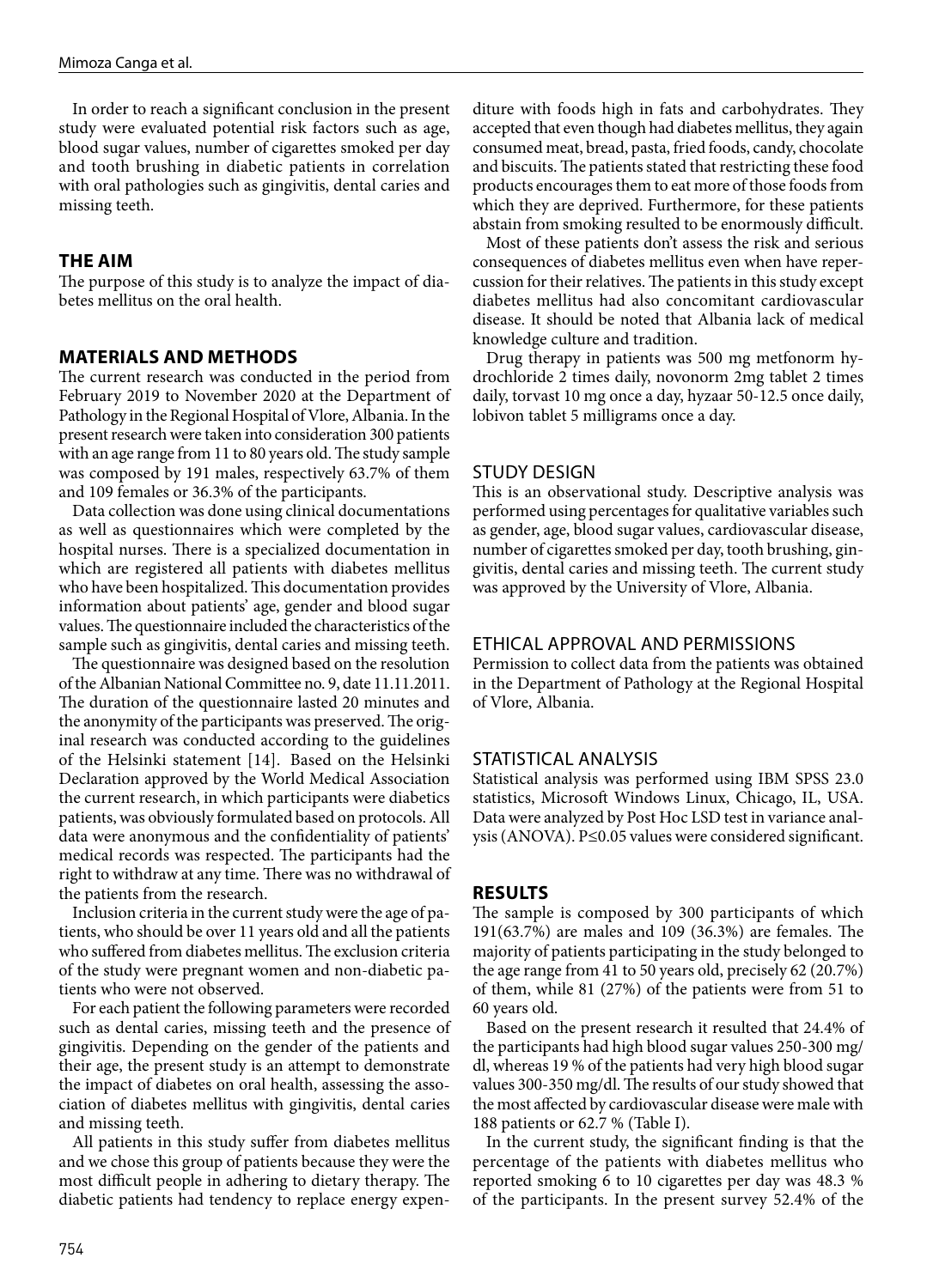| <b>Variables</b>       | Age group (years old) |             |            |             |            |           |           |
|------------------------|-----------------------|-------------|------------|-------------|------------|-----------|-----------|
| Age group              | $11 - 20$             | $21 - 30$   | $31 - 40$  | 41-50       | $51 - 60$  | 61-70     | $71 - 80$ |
| Male                   | $10(3.3\%)$           | 18(6%)      | 11(3.7%)   | 40(13.3%)   | 56(18.7%)  | 36(12%)   | 20(6.7%)  |
| Female                 | 8(2.7%)               | $10(3.3\%)$ | 12(4%)     | 22(7.3%)    | 25(8.3%)   | 21(7%)    | 11(3.7%)  |
| Blood glucose values   |                       |             |            |             |            |           |           |
| 150-200 mg/dL          | 8(2.7%)               | $7(2.4\%)$  | $7(2.4\%)$ | 37(12.4%)   | $7(2.4\%)$ | 17(5.7%)  | 20(6.7%)  |
| 200-250 mg/dL          | 8(2.7%)               | 3(1%)       | 3(1%)      | 20(6.7%)    | 2(0.7%)    | 13(4.4%)  | 14(4.7%)  |
| 250-300 mg/dL          | $1(0.3\%)$            | $4(1.3\%)$  | 3(1%)      | $16(5.4\%)$ | $4(1.4\%)$ | 22(7.3%)  | 23(7.7%)  |
| 300-350 mg/dL          | $1(0.3\%)$            | 3(1%)       | 2(0.7%)    | 8(2.7%)     | 3(1%)      | 19(6.4%)  | 21(7%)    |
| Cardiovascular disease |                       |             |            |             |            |           |           |
| Yes                    | 14(4.7%)              | $16(5.4\%)$ | 12(4%)     | 37(12.3%)   | 51(17%)    | 31(10.4%) | 20(6.7%)  |
| No                     | $5(1.6\%)$            | 9(3%)       | 14(4.7%)   | 21(7%)      | 21(7%)     | 28(9.3%)  | 21(7%)    |
|                        |                       |             |            |             |            |           |           |

**Table I.** Shows the data of the participants' with diabetes and cardiovascular disease

**Table II.** Shows the frequency of cigarettes smoked per day, tooth brushing and oral health complications

| <b>Variables</b>                    | Age group (years old) |            |           |             |           |            |           |
|-------------------------------------|-----------------------|------------|-----------|-------------|-----------|------------|-----------|
| Age group                           | $11 - 20$             | $21 - 30$  | $31 - 40$ | 41-50       | $51 - 60$ | 61-70      | $71 - 80$ |
| Number of cigarettes smoked per day |                       |            |           |             |           |            |           |
| Never smoked                        | $10(3.3\%)$           | $7(2.4\%)$ | 5(1.7%)   | 6(2%)       | 6(2%)     | $7(2.4\%)$ | 4(1.3%)   |
| 1-5 cigarettes per day              | 6(2%)                 | 3(1%)      | 14(4.7%)  | 16(5.4%)    | 18(6%)    | 25(8.4%)   | 28(9.3%)  |
| 6-10 cigarettes per day             | 8(2.7%)               | 7(2.4%)    | 17(5.7%)  | 24(8%)      | 26(8.6%)  | 34(11.3%)  | 29(9.6%)  |
| Tooth brushing                      |                       |            |           |             |           |            |           |
| Once a day                          | 13(4.4%)              | 11(3.7%)   | 20(6.7%)  | 21(7%)      | 22(7.3%)  | 28(9.3%)   | 42(14%)   |
| 2 times a day                       | 8(2.7%)               | $7(2.4\%)$ | 13(4.4%)  | 14(4.7%)    | 14(4.7%)  | 24(8%)     | 25(8.4%)  |
| 3 times a day                       | 8(2.7%)               | $2(0.7\%)$ | 5(1.7%)   | 6(2%)       | 6(2%)     | $7(2.4\%)$ | 4(1.4%)   |
| Gingivitis                          |                       |            |           |             |           |            |           |
| Yes                                 | 2(0.7%)               | $1(0.3\%)$ | 22(7.4%)  | 38(12.7%)   | 48(16%)   | 56(18.7%)  | 70(23.4%) |
| No                                  | 16(5.4%)              | $1(0.3\%)$ | 10(3.3%)  | 8(2.7%)     | 9(3%)     | 11(3.7%)   | 8(2.7%)   |
| Dental caries                       |                       |            |           |             |           |            |           |
| Yes                                 | 5(1.7%)               | $7(2.4\%)$ | 46(15.4%) | 48(16%)     | 44(14.7%) | 31(10.4%)  | 25(8.4%)  |
| No                                  | 25(8.4%)              | 13(4.4%)   | 14(4.7%)  | 17(5.7%)    | 11(3.7%)  | 9(3%)      | 5(1.7%)   |
| Missing teeth                       |                       |            |           |             |           |            |           |
| Yes                                 | 12(4%)                | 4(1.3%)    | 33(11%)   | 45(15%)     | 54(18%)   | 55(18.4%)  | 33(11%)   |
| No                                  | 2(0.7%)               | 5(1.7%)    | 7(2.4%)   | $10(3.3\%)$ | 13(4.4%)  | 15(5%)     | 6(2%)     |

participants declared, that they brushed their teeth only once a day. Based on the results of the current study it was observed that 83.7% of patients were affected by gingivitis.

The results of our study show that dental caries prevalence was 68.7 % and the prevalence of missing teeth among patients with diabetes mellitus in Albania was 78.7% (Table II).

In the current study, the significant finding is that 22% of patients had more than 7 teeth with dental caries and 21% of them had 5-7 teeth with dental caries, whereas 13.7% of the patients had 4-5 dental caries and the remaining 12% of them had 1-3 dental caries.

The present study showed that most of the patients 27% of them had lost more than 7 teeth and 22% of the participants had lost 5-7 teeth, whereas 17.7% of the patients had lost 4-5 teeth and only 12 % of them had lost 1-3 teeth (Table III).

This study proved that high blood sugar values had a direct impact on the manifestation of gingivitis and there it was a strong correlation between them with P-value = .000.

Gender influenced gingivitis manifestation in which males were significantly affected more by gingivitis in comparison to females. The data analysis proved that there was a stronger correlation in males in comparison to females with P- value  $= .000$ .

Higher values of dental caries in 68.7% of the patients were also influenced by high blood sugar values. Males with diabetes mellitus were more affected by dental caries and this was indicated by the P-value= .02, in comparison to females who recorded a P-value= .03.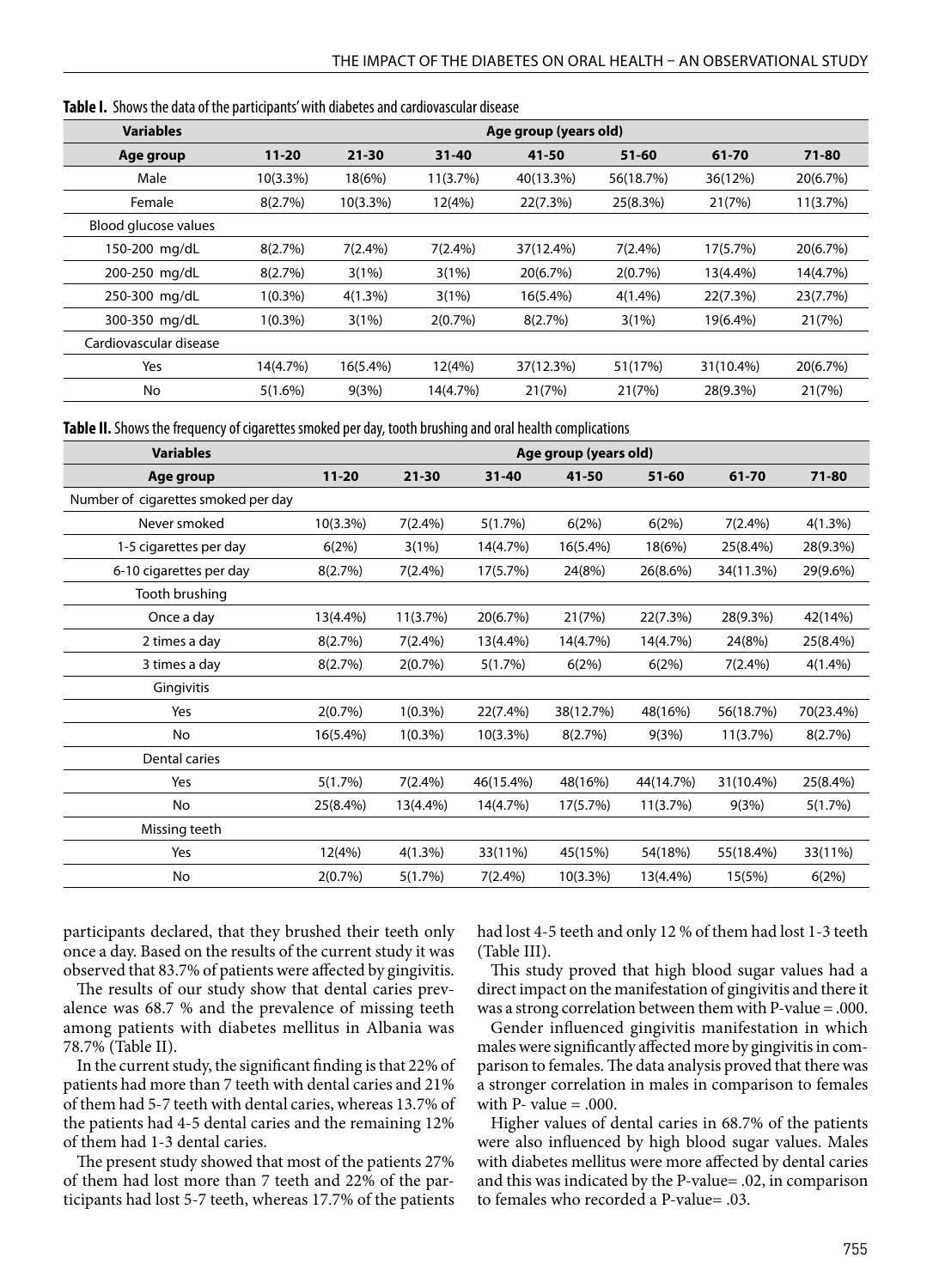| <b>Blood glucose values</b> | 150-200 mg/dL                      | 200-250 mg/dL | 250-300 mg/dL | 300-350 mg/dL |  |  |
|-----------------------------|------------------------------------|---------------|---------------|---------------|--|--|
|                             | Number of teeth with dental caries |               |               |               |  |  |
| Age group                   | $1 - 3$                            | $4 - 5$       | $5 - 7$       | >7            |  |  |
| $11 - 20$                   | $1(0.3\%)$                         | $1(0.3\%)$    | $1(0.3\%)$    | $2(0.6\%)$    |  |  |
| $21 - 30$                   | $1(0.3\%)$                         | $1(0.3\%)$    | 3(1%)         | $2(0.6\%)$    |  |  |
| $31 - 40$                   | 6(2%)                              | 10(3.4%)      | 14(4.7%)      | 16(5.4%)      |  |  |
| 41-50                       | 8(2.7%)                            | 9(3%)         | 17(5.7%)      | 14(4.7%)      |  |  |
| $51 - 60$                   | 12(4%)                             | 9(3%)         | 11(3.7%)      | 12(4%)        |  |  |
| 61-70                       | 5(1.7%)                            | 6(2%)         | 9(3%)         | 11(3.7%)      |  |  |
| 71-80                       | 3(1%)                              | 5(1.7%)       | 8(2.7%)       | 9(3%)         |  |  |
|                             | 150-200 mg/dL                      | 200-250 mg/dL | 250-300 mg/dL | 300-350 mg/dL |  |  |
| Blood glucose values        | Missing teeth                      |               |               |               |  |  |
| Age group                   | $1 - 3$                            | $4 - 5$       | $5 - 7$       | >7            |  |  |
| $11 - 20$                   | $2(0.6\%)$                         | 3(1%)         | 3(1%)         | $4(1.4\%)$    |  |  |
| $21 - 30$                   | $1(0.3\%)$                         | $1(0.3\%)$    | $1(0.3\%)$    | $1(0.3\%)$    |  |  |
| $31 - 40$                   | $4(1.4\%)$                         | $7(2.4\%)$    | 10(3.4%)      | 12(4%)        |  |  |
| $41 - 50$                   | 6(2%)                              | 11(3.7%)      | 13(4.4%)      | 15(5%)        |  |  |
| $51 - 60$                   | $10(3.4\%)$                        | 13(4.4%)      | 14(4.7%)      | 17(5.7%)      |  |  |
| 61-70                       | 10(3.4%)                           | 12(4%)        | 15(5%)        | 18(6%)        |  |  |
| 71-80                       | 3(1%)                              | 6(2%)         | 10(3.4%)      | 14(4.7%)      |  |  |

**Table III.** Shows dental caries and missing teeth related blood glucose values

**Table IV.** Correlation between blood glucose values with gingivitis, dental caries and missing teeth

| <b>Variables</b>                        | <b>Blood glucose values</b> |                      |      | Gender  |      |  |
|-----------------------------------------|-----------------------------|----------------------|------|---------|------|--|
| Confidence intervals (95%) and P-values | <b>Female</b>               | <b>Male</b>          |      |         |      |  |
| <b>Diseases</b>                         |                             | Confidence level 95% |      | P-value |      |  |
| Gingivitis                              | .08                         | .14                  | .000 | .003    | .000 |  |
| Dental caries                           | .27                         | .34                  | .000 | .03     | .02  |  |
| Missing teeth                           | .31                         | .38                  | .000 | .004    | .001 |  |

The impact of high blood sugar values affects missing teeth and the correlation between them was statistically significant with  $P-$  value = .000. The relation between gender males and missing teeth was highly significant with the  $P$  -value = .001 (Table IV).

# **DISCUSSION**

The goal of this observational study was to report what oral diseases patients with diabetes mellitus have and to highlight whether they have high presence of diseases such as dental caries, gingivitis and missing teeth.

According the data of recent survey conducted by Henning, it was demonstrated that the worldwide prevalence of diabetes mellitus was 8.5% in 2014 [15].

In a preliminary research, it was observed that the prevalence of oral pathologies is higher in patients with Diabetes Mellitus and that is the reason why it should be monitored since in its earlier stages [16].

Based on data collected by the Institute of Public Health in Albania, experts claim that diabetes mellitus affects 7-10% of the Albanian population, while the study conducted in 2018 by Schmidt showed that in the United States it is evaluated that 86.1 million adults have prediabetes, in addition to those who are diagnosed with diabetes mellitus [17].

Today in Albania, most people who are diagnosed with diabetes mellitus do not have a family history of diabetes. In recent decades, public health institutions have raised awareness about diabetes and screening campaigns are being held throughout Albania.

Most patients belonged to the age group 65+, but this age range changed from 51 to 65+. This is why it is important for the population to have routine checkups and understand that measuring blood sugar levels may remove the suspicion of whether or not they have diabetes.

The results of an experimental study carried out by Akcalı et al. demonstrated that diabetes mellitus was associated with the disease of gingivitis [18]. Similar data were found in the present study, 83.7% of the participants with diabetes mellitus were affected by gingivitis.

In the present survey, gingivitis in patients with diabetes mellitus is significantly higher in patients aged from 71 to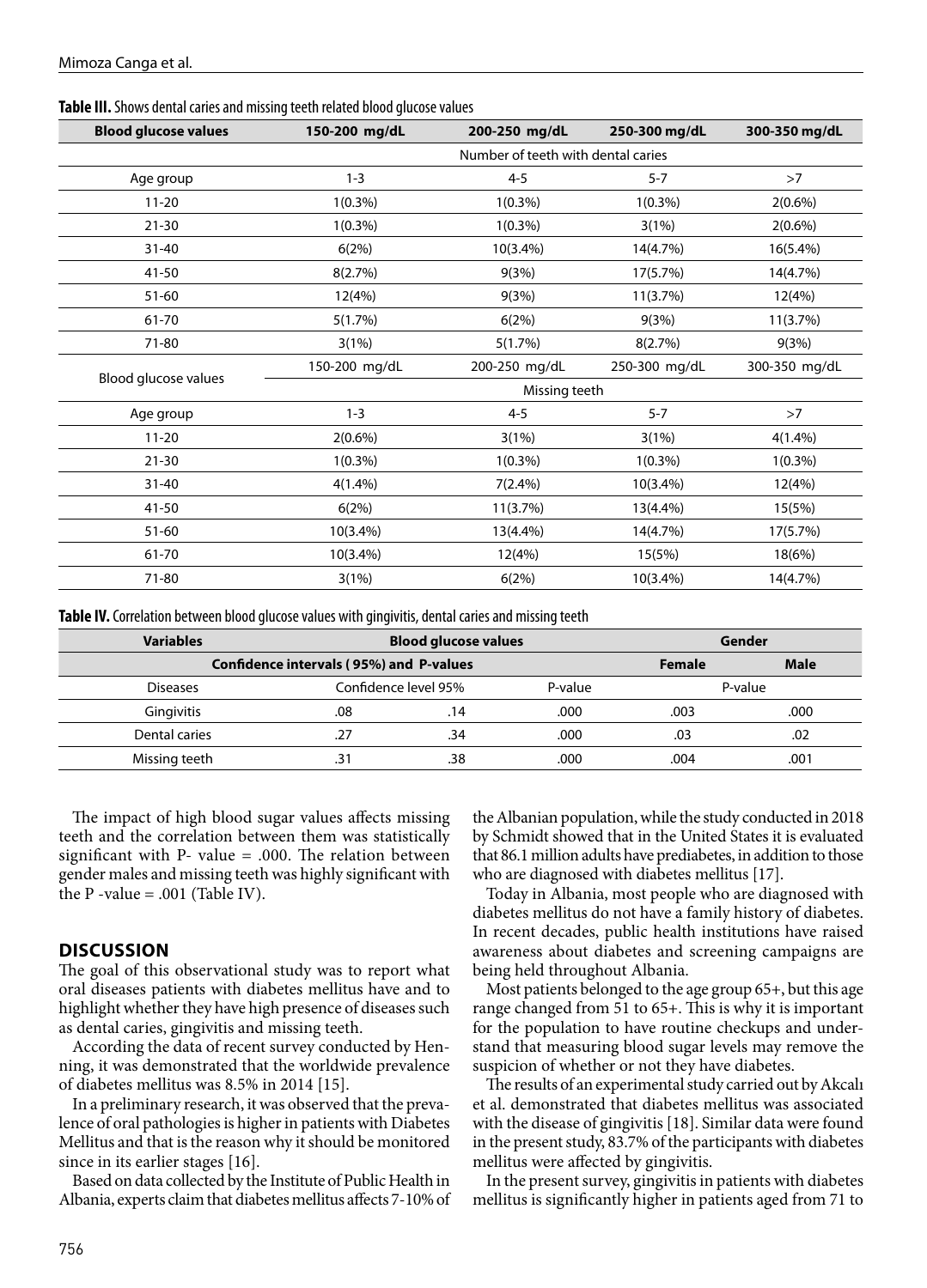80 years, respectively 23.4% of them in comparison with patients aged from 61 to 70 years, respectively 18.7% of participants. Thus, this study shows that gingivitis disease increases with age.

The number of cigarettes smoked per day and tooth brushing were factors associated with increased gingivitis prevalence. In the present study 52.4% of the patients reported that brushes their teeth only once a day. On the basis of our data, 48.3 % of the participants smoking 6 to 10 cigarettes per day, while 36.8% of them smoked 1-5 cigarettes per day.

The large impact of diabetes mellitus as a risk factor for oral diseases is evident in both genders, but in the current study it was demonstrated that diabetes mellitus has a greater impact on the manifestation of gingivitis in men with a P-value = .000, in comparison to women with the P-value= .003.

The current study aims to highlight that 5.4% of diabetic children aged 11-20 suffer from gingivitis raising the alarm that children are at high risk of developing serious diseases in the oral cavity and this will be associated with a large number of missing teeth. The results achieved in the current study point out that type 1 diabetes affects the oral health of children. Moreover, in a scientific study conducted by Xavier et al., it was reported that 21% of the Brazilian children with DM1 and a mean age of  $13 \pm 3.5$ years suffered from gingivitis [19].

An epidemiological study conducted in Albania by Canga et al. showed that the prevalence of dental caries was 46.62% [20]. Similarly, the study conducted by Laganà et al. revealed that 47.19% of the participants had dental caries [21].

We consider that the strong point of this study is that gives us data on a significant number of diabetes mellitus patients who has dental caries, 68.7% of them.

On the basis of our data, blood sugar values have a significant influence on the manifestation of dental caries with the P-value  $= .000$ .

Our results are supported by the study carried out from Siudikiene et al. that clearly indicated that exists a significant correlation between dental caries and high blood sugar levels [22].

Again, similar results to the present study, which report an increase in the incidence of dental caries among patients with diabetes mellitus, are also reinforced by Akpata et al., and Singh et al., in their studies [23,24].

A study conducted in Albania by Dhamo et al. showed that 15.2% of the patients had at least one missing permanent tooth [25]. The situation is worse, if we talk about people with diabetes mellitus. The current study confirmed that 78.7% of the participants had missing teeth. Based on the results of in this study, it was found out that men who have diabetes mellitus are more likely to be affected by missing teeth with P-value = .001 in comparison to diabetic women with P-value  $= .004$ .

According to Delgado-Pérez et al., diabetes mellitus is associated with higher experience of missing teeth in an open adult population in Mexico [26]. Furthermore, another survey conducted by López-Gómez et al., reached to the conclusion that the mean number of missing teeth is higher in people with diabetes mellitus [27]. Dar-Odeh et al. claimed that missing teeth were significantly associated with diabetes mellitus with the P-value = .009 [28].

Diabetes mellitus is a serious risk factor for the development of cardiovascular diseases [29]. The data of the current research confirmed that 62.7% of the diabetic patients had cardiovascular disease.

In the present survey it was found out that there is a strong correlation between Diabetes Mellitus and oral health. We aimed to investigate effects of the impact of diabetes mellitus on oral health based on the fact that the diabetes mellitus is one of the most serious health problems in the world. The current study proved that Diabetes Mellitus increases the risk of being affected by diseases such as dental caries, gingivitis and missing teeth.

As proved by Leite et al. glycemia adversely effects on oral health, which can be devastating for the patient [30].

On the basis of the fact that blood sugar levels leads to long-term complications in the diabetic patients this research recommends the application of low-carbohydrate diets so as not to favor the growth of cariogenic bacteria and the development of carious lesions in diabetic patients.

Regarding the results of the present study it can be stated that in order to reduce acute or chronic complications from diabetes it is important that the prevention and management of diabetes must be public health priority.

Finally, we think that to give dentists the opportunity to suggest the patients to check their blood sugar levels when they have oral diseases. Consequently, the oral cavity is an excellent indicator and rapid detector of the dentists to identify other diseases in the human body.

There are some limitations that should be declared in this study, first was the small sample size that was taken under consideration. Another limitation of this study has to do with the fact that this research was limited only in the people with diabetes mellitus.

Also, the age range can be seen as a limitation because patients older than 80 years were excluded from the study.

#### **CONCLUSIONS**

The present study proved that diabetes mellitus is risk factor for oral health. The authors studied this group of patients exposed to high blood glucose levels and found out that oral diseases were high in these patients. Gingivitis was the most common disease which affected 83.7% of the participants, followed by 78.7% of them who had missing teeth and 68.7% of the patients who had dental caries.

# REFERENCES

- 1. Palacios T., Vitetta L., Coulson S. et al. The effect of a novel probiotic on metabolic biomarkers in adults with prediabetes and recently diagnosed type 2 diabetes mellitus: study protocol for a randomized controlled trial. Trials. 2017;18(1):7.
- 2. Cho N.H., Shaw J.E., Karuranga S. et al. IDF Diabetes Atlas: Global estimates of diabetes prevalence for 2017 and projections for 2045. Diabetes Res Clin Pract. 2018;138:271-281.